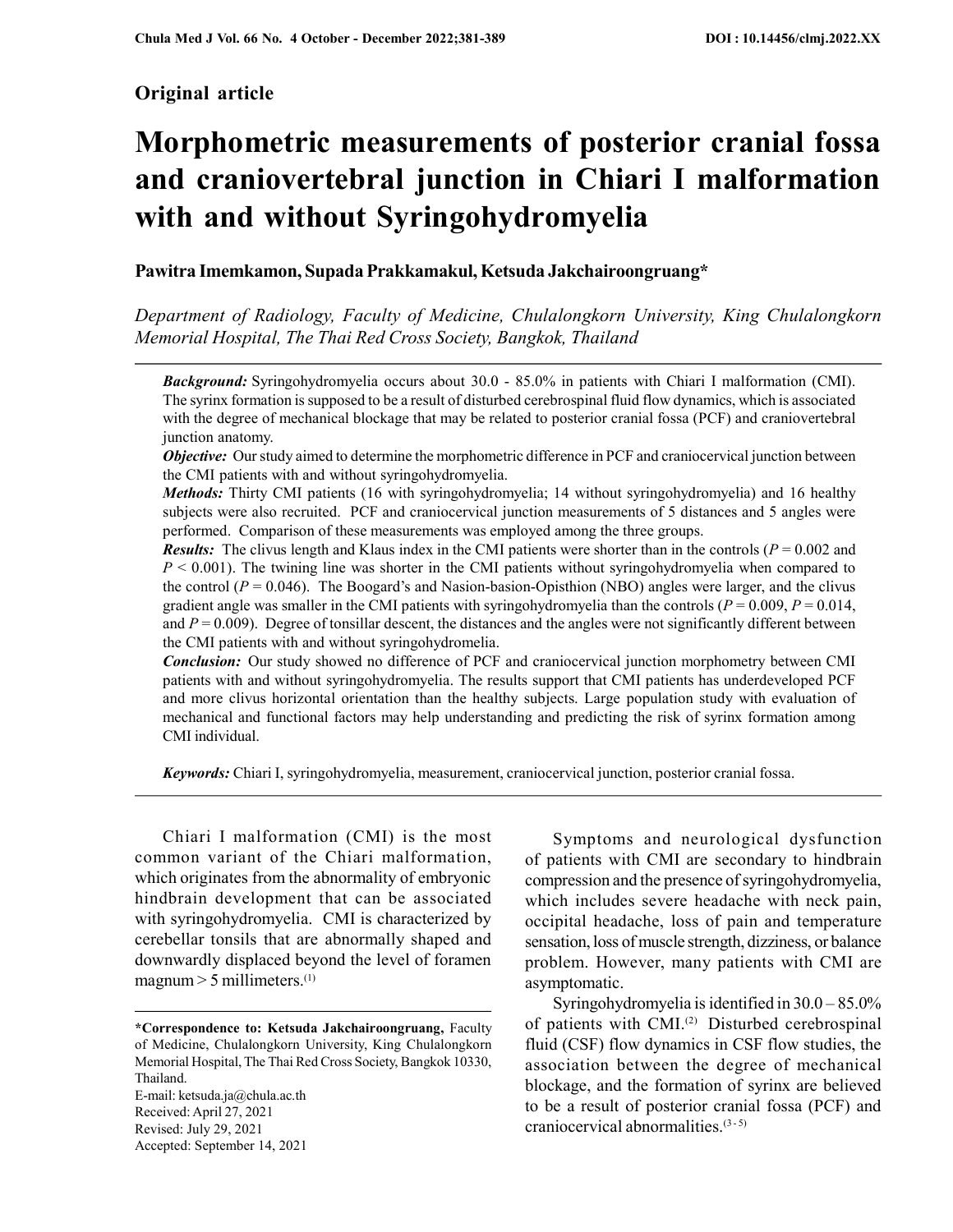To our knowledge, craniocervical junction abnormalities, such as basilar invagination, platybasia, small posterior cranial fossa, abnormal concavity of the clivus, and retroverted odontoid process, were found in some patients with CMI. $(2, 6, 7)$  Previous studies suggested that these abnormalities may be associated with the presence of syringohydromyelia in CMI when compared to those without.<sup>(6)</sup> Several previous studies have focused on the morphometric difference between patients with CMI and normal populations  $(8 - 14)$ , but only few studies provide information among CMI with syrinx group and without syrinx group.(15) The purposes of our study were: 1) to determine whether there is the morphometric difference in posterior cranial fossa and craniovertebral junction between the CMI patients with and without syringohydromyelia; and 2) to identify other craniocervical junction abnormalities in the CMI patients.

# Materials and methods **Patients**

In this institutional review board approved study, we retrospectively reviewed the imaging on patients diagnosed with Chiari I malformation between June 2002 - December 2018 at King Chulalongkorn Memorial Hospital. We searched for cases from the hospital electronic radiologic/medical records, including records with the terms "Chiari I malformation", "tonsillar ectopia", and "low-lying tonsils". The inclusion criteria were: 1) patients over 18 years old diagnosed with Chiari I malformation (tonsillar descent beyond foramen magnum > 5 mm) with and without syringomyelia; 2) patients who underwent standard MR imaging of the brain and whole spine in KCMH. The exclusion criteria were: 1) history of skull trauma or decompressive, cranial/spinal surgery; 2) any tonsillar herniation secondary to space-occupying lesion; 3) presence of other spinal abnormality that would cause syringohydromyelia; and 4) poor image quality.

Initially, 41 Chiari I malformation patients were identified. Eleven patients were excluded due to inadequate imaging  $(n = 6)$ , history of skull surgery  $(n = 2)$  and tonsillar descent less than 5 mm  $(n=3)$ . A total of 30 CMI patients were consequently classified into two groups: 1) CMI with syringohydromyelia ( $n = 16$ ); and, 2) CMI without syringohydromyelia ( $n = 14$ ). (Figure 1)

We recruited 16 patients whose MRI brain and whole spine showed normal appearance of posterior cranial fossa (PCF) and cerebellar tonsils as the control group.



Figure 1. Flowchart of patient selection.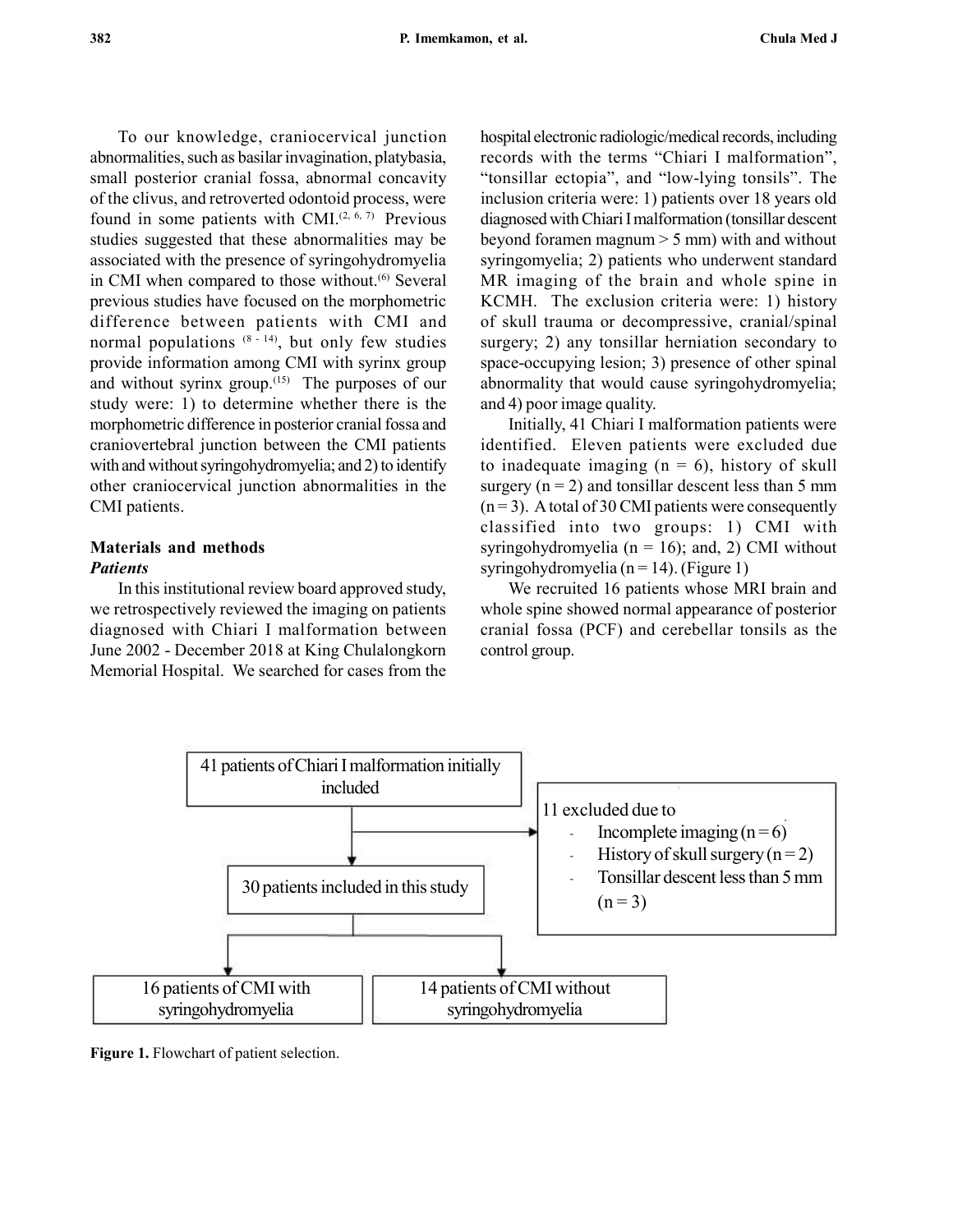Vol. 66 No. 4 October - December 2022

#### MR images selection and evaluation

MR images of subjects were reviewed. The MRI images were performed either on 1.5 or 3.0 Tesla scanners. Scanners were sourced from the following vendors: General Electric (Discovery 750 w), Philips (Ingenia), and Siemens (Skyra, Aera). Routine imaging protocol of MRI brain studies included T1-weighted images in sagittal plane (TR/TE 410 - 520/10 - 20 ms; flip angle 70 - 90; field of view 220 - 250 mm) and T2-weighted images in axial plane (TR/TE 3300 - 6000/90 - 130 ms; flip angle 90 - 150; field of view 220 - 250 mm) spin-echo techniques with 5 mm section thickness and 1 mm intersection gaps. Sagittal 3D T1-weighted images gradient echo were obtained in a few patients with 1.6 mm section thickness and 0.8 mm intersection gaps. Sagittal MRI spine studies included T2-weighted images were obtained (TR/TE 2500 - 4040/94 –120 ms; flip angle

90 - 150; field of view 180 - 290 mm) using spin-echo techniques with 3 - 5 mm section thickness and 0.3 - 1.0 mm intersection gaps.

Image assessment was performed on the Picture Archiving and Communication System (PACS). Morphometric measurement on Sagittal T1-weighted spin-echo images or Sagittal 3D T1-wieghted gradient echo images (if available) were independently assessed by two neuroradiologists, KJ and SP (7-year experience), who were blinded to the diagnosis. Mid sagittal T1-weighted images were used for measurements of the posterior cranial fossa and craniovertebral junction. The measurement of the length of syringohydromyeilia was performed on spinal mid sagittal T2-weighted images by one neuroradiologist (KJ). The mean of all measurements from both readers were used for the analyses (Figure  $2 - 4$ ).



Figure 2. Morphometric measurements on mid sagittal T1-weighted image; A. McRae line, B. Clivus length, C. Twining line, D. IOP-O line, E. Klaus index, F. Basal angle, G. Boogard's angle, H. NBO angle, I. Clivus canal angle J. Clivus angle.



Figure 3. A 34-year-old female, Chiari I malformation with syringomyelia: (A) Sagittal T1-weighted MR image of the brain shows peg-like tonsillar descent (arrow) and partially seen syrinx formation in upper cervical cord; (B) Sagittal T2-weighted MR image of the cervical spine demonstrates long segment of syringohydromyelia extending from C2 level down to thoracic level.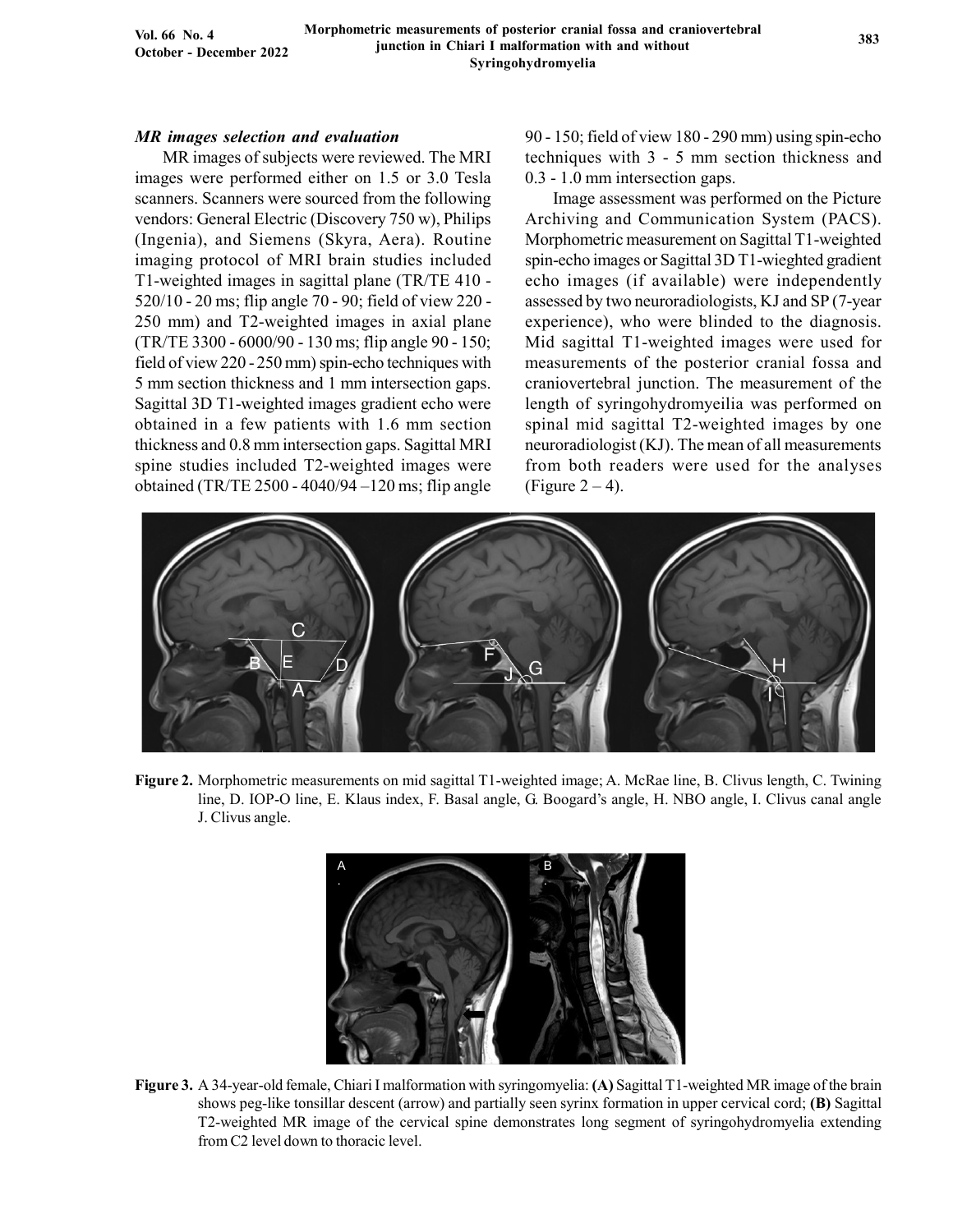

Figure 4. A 55-year-old female, Chiari I malformation without syringomyelia: (A) Sagittal T1-weighted MR image of the brain shows peg-like tonsillar descent (black arrow). Retroverted odontoid process is present (white arrow); (B) Sagittal T2-weighted MR image of the cervical spine demonstrates normal spinal cord without demonstrable syringohydromyelia.

The measurements applied to evaluate posterior cranial fossa and craniocervical junction (5 distances and 5 angles) included: the distances: 1) McRae line (distance from basion to opisthion); 2) Clivus length (distance between dorsum salle to basion); 3) Twining line (distance between tuberculum sellae to internal occipital protuberance); 4) Klaus index (distance from tip of odontoid to twining line, representing posterior fossa height); and, 5) IOP-P line (distance between internal occipital protuberance to opisthion); and the angles: 1) Basal angle (angle of line extending across anterior cranial fossa to dorsum salle and the line along posterior margin of clivus); 2) Boogard's angle (angle between the clivus and McRae line); 3) Nasion-basionopisthion (NBO) angle (angle formed by nasion-basionopisthion); and, 4) Clivus canal angle (angle of the line along clivus and the line of posterior to odontoid process); and, 5) Clivus gradient (angle formed by line extended from McRae line and clivus) (Figure 5) Degree of tonsillar descent, the length of syrinx, and other craniocervical osseous abnormalities were recorded.

#### Statistical analysis

All statistical analysis was performed with SPSS 22.0 software. The measurement data were compared between CMI with syringohydromyelia, CMI without syringohydromyelia, and the control group. Continuous variables are presented as mean  $\pm$  standard deviation (SD). Categorical variables are presented as count and percentage. Comparisons of continuous variables were performed using one-way analysis of variance (One-way ANOVA) and student  $t$  - test. Comparison of categorical variables was performed using the chi-square  $(x^2)$  test. Pearson's correlation coefficient was used to find the correlation between the length of syrinx and any measurements.  $P$  - value < 0.05 was considered statistically significant.



Figure 5. Associated craniocervical junction abnormalities in CMI: (A) Sagittal T1-weighted MR image in a 46-year-old female patient; CMI with syringohydromyelia shows abnormal fusion of clivus and C1 (arrow) with short and retroverted odontoid process. Compression of cervicomedullary junction is depicted; (B) Sagittal T1-weighted MR brain image in a 54-year-old female patient diagnosed CMI without syringohydromyelia demonstrates retroflexion of odontoid process indenting cervicomedullary junction (arrow).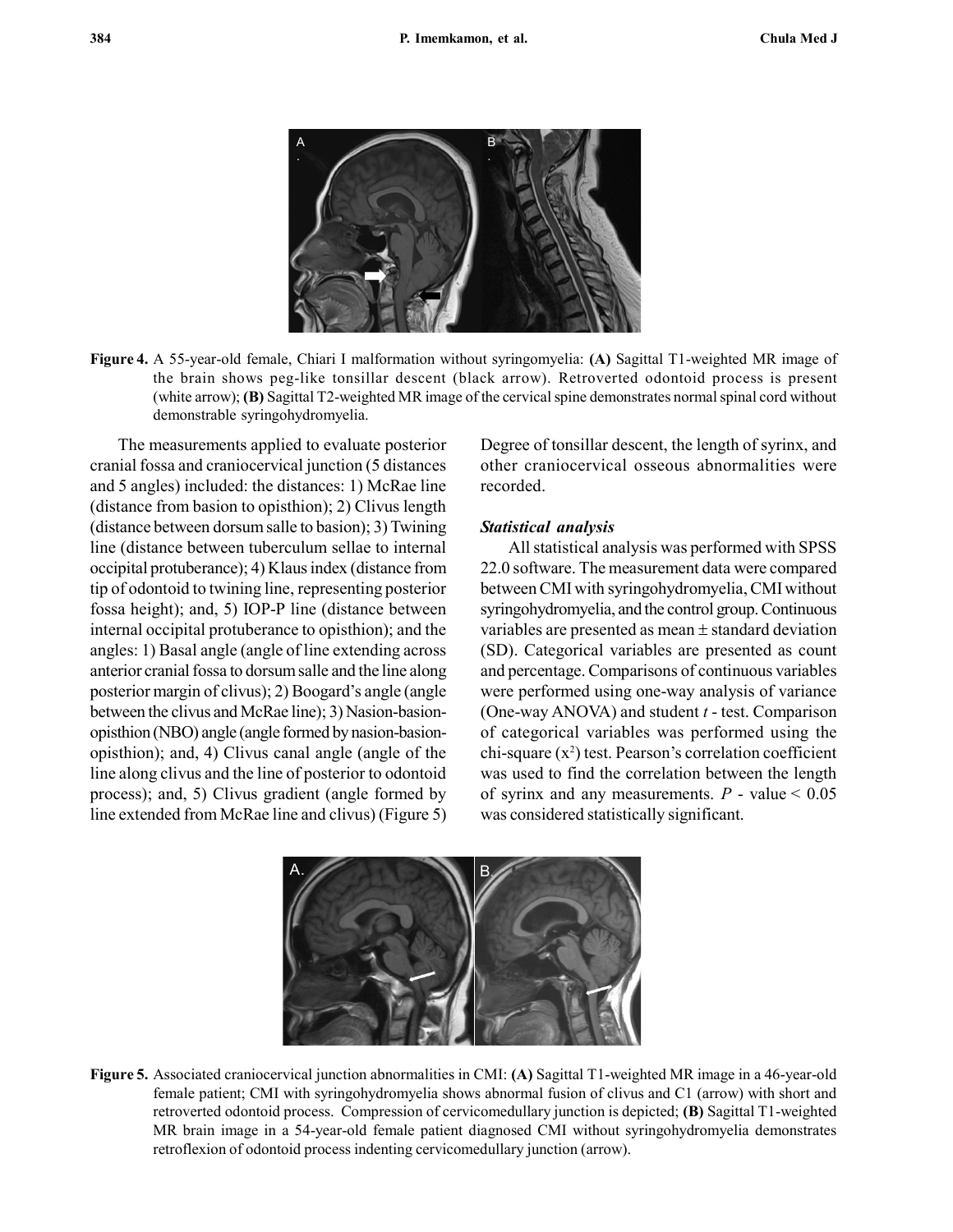## Results

Sixteen of thirty CMI patients (53.0%) had syringohydromyelia. In CMI group with syringohydromyelia, there were 6 males and 10 females, and the mean age was  $41.4 \pm 11.7$  years (range 25 - 58 years). One male and thirteen females were in CMI groups without syringohydromyelia with the mean age of  $50.5 \pm 14.8$  years (range 20 - 65 years). In control group, there were 7 males and 9 females, and the mean age was  $46.1 \pm 13.2$  years (range 24 – 64 years). Demographic data are shown in Table 1. There was no significant difference of age and gender among these three groups.

The degree of tonsillar descent was  $10.5 \pm 5.9$ mm in CMI group with syringohydromyelia and  $11.3 \pm 6.5$  mm in CMI without syringohydromyelia, which showed no statistically significant difference between these two groups ( $P = 0.547$ ). All patients in CMI with syringohydromyelia group had syrinx in the cervical level. Ten of sixteen patients had the syrinx extended down to thoracic level and one patient into L1 level (Table 2).

Posterior cranial fossa and craniocervical junction measurements on MRI of three groups (CMI with syringohydromyelia, CMI without syringohydromyelia and control groups) were shown in Table 3 and Table 4. The clivus length and Klaus index were significantly shorter in CMI group (both with and without syringohydromyelia) when compared to control group ( $P = 0.002$  and  $\le 0.001$ , respectively). Distance of twining line was significantly shorter in CMI without syringohydromyelia when compared to control group ( $P = 0.046$ ). However, there was no significant difference in these measurements between CMI with and without syringohydromyelia groups. The distance of McRae line and IOP-O line showed no significant difference among the three groups.

| $Mean \pm SD$                            | <b>CMI</b> with syrinx<br>$(n = 16)$ (%) | <b>CMI</b> without syrinx<br>$(n = 14)$ (%) | Control group<br>$(n = 16)$ (%) | $P$ -value |
|------------------------------------------|------------------------------------------|---------------------------------------------|---------------------------------|------------|
| Age (years)                              | $41.4 (\pm 11.7)$                        | $50.50 \times 14.9$                         | 46.1 $(\pm 13.2)$               | 0.186      |
| <b>Gender</b>                            |                                          |                                             |                                 |            |
| Male                                     | 6(37.5)                                  | 1(7.2)                                      | 7(43.8)                         |            |
| Female                                   | 10(62.5)                                 | 13(92.8)                                    | 9(56.3)                         | 0.072      |
| Degree of tonsillar<br>descent(mm)       | $10.5 (\pm 5.9)$                         | $11.3 (\pm 6.5)$                            | $\overline{\phantom{a}}$        | 0.547      |
| Length of syrinx<br>(Vertebral segments) | $8.4 (\pm 6.6)$                          |                                             |                                 |            |

Table 1. Demographic data.

| Table 2. Location of the syringohydromyelia. |  |  |
|----------------------------------------------|--|--|
|                                              |  |  |

| <b>Spine level</b> | Total ( $n = 16$ ) |                        |
|--------------------|--------------------|------------------------|
| Cervical           | 16                 | Isolated C level = $6$ |
| Thoracic           | 10                 | C-T level $= 9$        |
| Lumbar             |                    | $C-T-I$ level = 1      |

Table 3. Comparison of measurement of the distance between three groups.

| <b>Distance</b><br>$Mean \pm SD$ | <b>CMI</b> with syrinx<br>$(n=16)$ | <b>CMI</b> without syrinx<br>$(n = 14)$ | Control group<br>$(n=16)$ | <i>P</i> -value        |
|----------------------------------|------------------------------------|-----------------------------------------|---------------------------|------------------------|
| McRae line $(cm)$                | $3.3 \pm 0.4$                      | $3.31 \pm 0.2$                          | $3.5 \pm 0.2$             | 0.061                  |
| Clivus length (cm)               | $4.2 \pm 0.5$                      | $4.1 \pm 0.4$                           | $4.7 \pm 0.4$             | $0.002^{a,b}$          |
| Twining line (cm)                | $9.1 \pm 0.6$                      | $8.8 \pm 0.4$                           | $9.3 \pm 0.7$             | $0.046^{\rm b}$        |
| IOP-O line $(cm)$                | $4.0 \pm 0.5$                      | $3.9 \pm 0.4$                           | $4.3 \pm 0.4$             | 0.061                  |
| Klaus index (cm)                 | $3.7 \pm 0.5$                      | $3.8 \pm 0.6$                           | $4.6 \pm 0.4$             | < 0.001 <sup>a,b</sup> |

a = statistically significant difference between CMI with syrinx and control group

b = statistically significant difference between CMI without syrinx and control group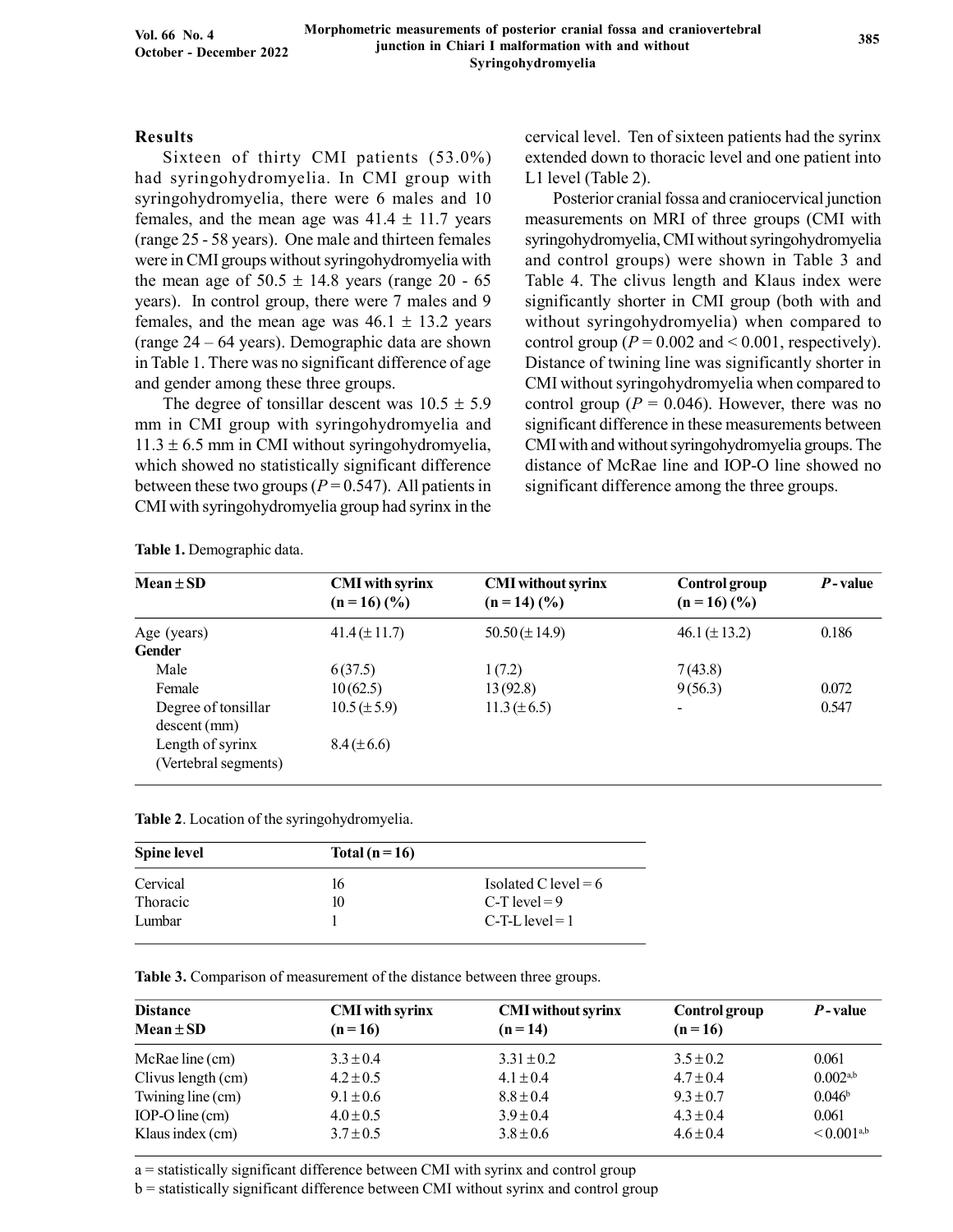| Angle<br>Mean ± SD                    | <b>CMI</b> with syrinx<br>$(n=16)$ | <b>CMI</b> without syrinx<br>$(n = 14)$ | Control group<br>$(n=16)$ | $P$ -value |  |
|---------------------------------------|------------------------------------|-----------------------------------------|---------------------------|------------|--|
| Basal angle                           | $116.9 \pm 7.7$                    | $15.2 \pm 4.2^*$                        | $114.6 \pm 5.1$           | 0.545      |  |
|                                       | $31.3 \pm 12.2$                    | $125.7 \pm 12.7$                        | $119.03 \pm 6.5$          | 0.009a     |  |
| NBO angle                             | $169.7 \pm 10.1$                   | $163.2 \pm 13.2^*$                      | $158.00 \pm 8.7$          | 0.014a     |  |
|                                       | $144.2 \pm 16.6$                   | $147.1 \pm 12.0$                        | $154.3 \pm 8.2$           | 0.081      |  |
| Clivus gradient angle                 | $48.7 \pm 12.2$                    | $54.3 \pm 12.7$                         | $61.0 \pm 6.5$            | 0.009a     |  |
| Boogard's angle<br>Clivus canal angle |                                    |                                         |                           |            |  |

Table 4. Comparison of measurement of the angles between three groups.

a = statistically significant different between CMI with syrinx and control group

\* Only 9 patients with these measurements were done due to some with unable to be measured from the available imaging.

As for the angle measurements, Boogard's angle and NBO angle were larger in CMI with syringohydromyelia group than control group  $(P = 0.009$  and 0.014, respectively). The clivus gradient angle was significantly smaller in CMI with syringohydromyelia group than control group  $(P = 0.009)$ . There was no difference in these angles between CMI patients with and without syringohydromyelia. Basal angle and Clivus canal angle did not differ among these three groups.

In addition, we found no statistically significant correlation between length of syrinx and any measurements. Associated findings were: 1) hydrocephalus ( $n = 2$ ; one CMI with syringohydromyelia and one without); 2) abnormality at craniocervical junction, including fusion C0/1 with anteflexion of odontoid process ( $n = 1$ , CMI with syringohydromyelia group), retroposition or retroflexion of odontoid process ( $n = 2$ , CMI without syringohydromyelia). Most of the patients (14 of 16 patients in CMI with syringohydromyelia and 13 of 14 patients in CMI without syringohydromyelia) did not have osseous abnormality at the craniocervical junction.

### Interobserver agreement

We found good to excellent interobserver agreement between two readers for all measurements. Interclass correlation coefficients were 0.85 (95% confidence interval [CI]: 0.74 - 0.92) for McRae line, 0.92 (95% CI: 0.84 - 0.95) for Clivus length, 0.93 (95% CI: 0.87 - 0.96) for Twining line, 0.89 (95% CI: 0.81 - 0.94) for IOP-O line, 0.98 (95% CI: 0.96 - 0.99) for Klaus index, 0.74 (95% CI: 0.51 - 0.86) for Basal angle, 0.96 (95% CI: 0.94 - 0.98) for Boogard angle, 0.97 (95% CI: 0.94 - 0.98) for NBO angle, 0.86 (95% CI: 0.81 - 0.94) for Clivus canal angle and 0.96 (95% CI: 0.94 - 0.98) for Clivus gradient.

### Discussion

Chiari malformations are a group of disorder defined by the abnormality of embryonic hindbrain development in relation to the foramen magnum and the skull base and were first described in 1891.<sup>(5, 16)</sup> The resulting compaction and crowding at the craniocervical junction in CMI are believed to cause disruption of normal CSF flow as shown in previous CSF flow studies that may result in syringohydromyelia.

Yan H, et al. found that CMI with syrinx group tend to have more degree of tonsillar descent when compared to non-syrinx group.(15) Our study failed to demonstrate the difference in degree of tonsillar descent between these two groups. Strover LJ, et al. reported that syrinx degree was lower in mild herniation <sup>(17)</sup>, nevertheless, there was no significant correlation in terms of degree of tonsillar herniation and the length of syrinx in our study.

Our study showed only three CMI patients with craniocervical osseous abnormality: one with atlantooccipital fusion and reflexion of the odontoid process and two with retroflexion of the odontoid process. Previous studies significantly observed craniocervical junction abnormalities such as basilar invagination, platybasia, abnormal concavity of clivus and retroverted odontoid process in CMI particularly in young children.<sup>(6, 18)</sup> Gad KA, et al. studied these osseous abnormalities and syrinx formation, which revealed significant association between syrinx formation and craniocervical abnormalities.(6) The reason we found only few patients with these osseous abnormalities was probably due to our study focusing on adult population.

Many previous studies focused on the dimension and morphological assessment of the posterior cranial fossa in patients with CMI compared to normal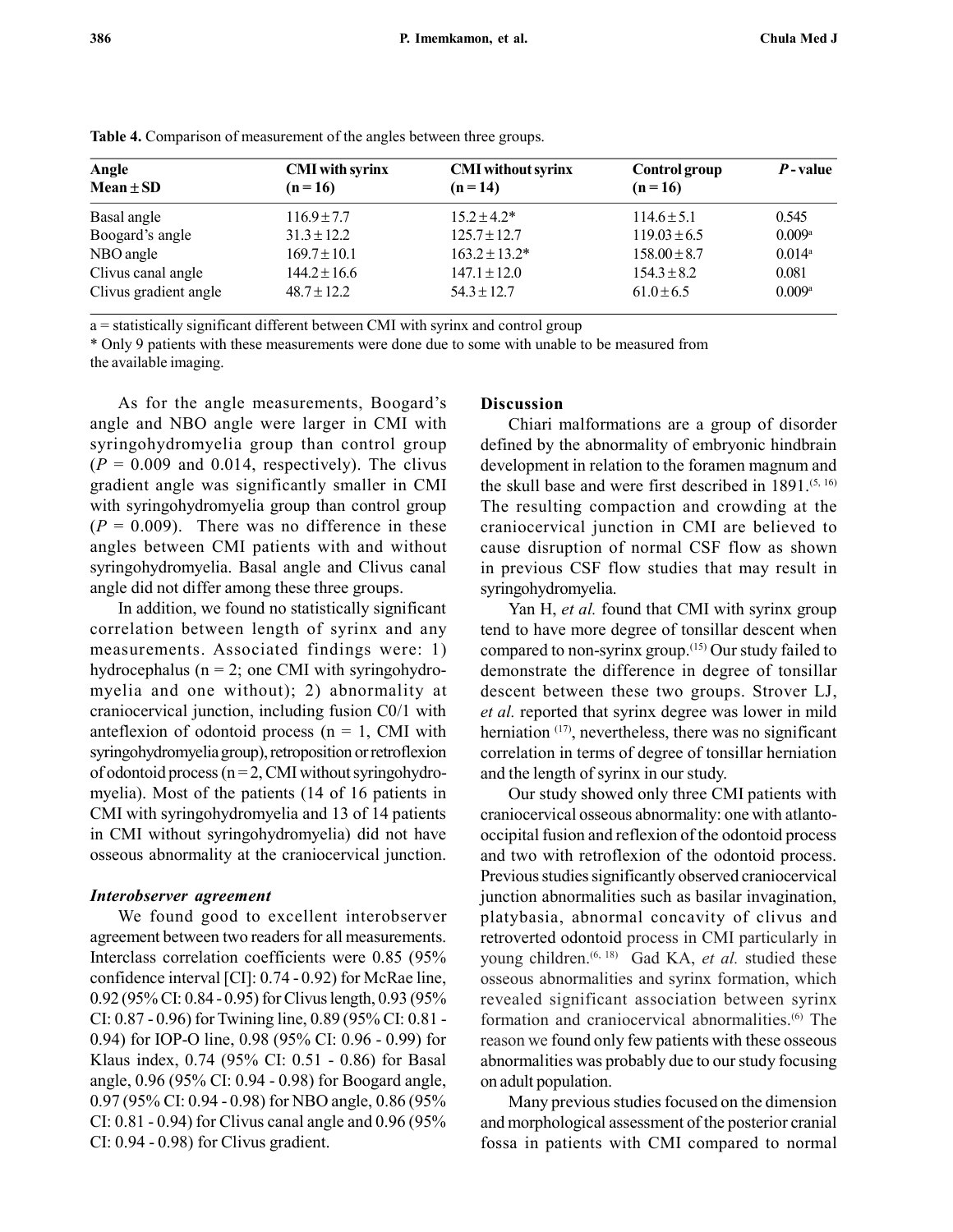population.  $(8 - 15, 19)$  Most of them showed different morphologic measurements between these two groups. Alkoc OA, et al. demonstrated significantly wider Boogard angle, shorter Klaus index, clivus length and IOP-O distance in CMI than normal population.(8) Houston JR, et al. also illustrated significantly longer McRae line, shorter clivus length, wider basal angle, wider Boogard angle and smaller clivus canal angle in CMI than normal population.<sup>(9)</sup> Karagoz F, et al. showed tendency of platybasia on angle measurements in the Chiari group including wider basal angle, Boogard angle, NBO angle and shorter anteroposterior length of PCF (Twining line).<sup>(11)</sup> Several other previous studies also showed these differences in similar way  $(14, 15, 20, 21)$ , which were believed to be due to underdevelopment of the occipital bone and posterior cranial fossa in CMI patients. Nevertheless, they did not assess the morphometric difference of posterior cranial fossa in forming syringohydromyelia in CMI.

Our study disclosed that clivus length, Twining line (reflecting anteroposterior diameter of posterior cranial fossa) and Klaus index (reflecting height of the posterior cranial fossa) were significantly lower in CMI patients when compared to healthy subjects. The distance of McRae line and IOP-O line were also lower than the control group, but the study failed to show statistically significant. These findings were similar to several previous literatures and support the pathogenesis theory of underdevelopment of the PCF in Chiari malformation. (8 - 15, 19) No significant difference of PCF morphometry was observed in our study when we compared between syringohydromyelia group and non-syringohydromyelia group.

For angular measurements of craniocervical junction, previous studies suggested that wide basal and Boogard angles (providing evidence of horizontal angulation of the clivus), and narrow Clivus canal angle (reflecting basilar invagination), were morphological characteristic for CMI. (6, 9, 11, 20) Our study found Boogard angle and NBO angle to be statistically significant wider in CMI with syringohydromyelia group than the control group. Clivus gradient angle was also narrower in CMI with syringohydromyelia than the control group. These results were similar to previous studies and can postulate that CMI is related to more horizontal angulation of clivus. The clivus canal angle in CMI were slightly narrower in our study, however, there was no statistically significant difference. Unlike in previous studies, we failed to show basal angle difference among these three groups. This could result from our study having only few patients with osseous craniocervical junction abnormality in CMI patients with syringohydromyelia. In a previous CSF flow study, Brunck AC, et al. showed abnormal maximum velocities at the craniocervical junction which was significantly decreased in CMI, especially in CMI with syrinx group.<sup>(4)</sup> Pinna G, et al. also showed different CSF flow dynamics in those with syrinx and without syrinx, which is believed to have been caused by the junctional obstruction in syrinx group. (22) However, our study revealed no statistically significant difference in PCF morphometric distances and angles between CMI with syringohydromyelia group and non-syringohydromyelia group. These findings might raise a possibility that the PCF morphometry might not be the only key factor for development of syringohydromyelia. There might be other contributing factors associated with syrinx formation.

In the CMI with syringohydromyelia group, all our patients had the syrinx in the cervical cord. Ten out of sixteen had syrinx extended to the thoracic level and rarely extended to lumbar level (1/16). None of patients had isolated syrinx in the thoracic or the lumbar level. These results differed from Kennedy BC, et al. study that isolated thoracic syrinx without involvement of the cervical cord was found in 9.1% in CMI children with syrinx in their study.(23) This study recommends an entire spinal cord imaging in initial evaluation for CMI children to prevent missed diagnosis and to aid surgical decision.

Our study had some limitations, however. First, small number of patients were included. In addition, Basal and NBO angles could not be performed in some patients due to the lack of image coverage in anatomical landmarks. Second, we found difficulty in identifying the exact anatomical points for the measurements in some patients due to their anatomical variations, particularly on 2D T1-weighted images, which may affect the accuracy of the measurements. Third, the presence of syrinx in the upper cervical level included in the MR imaging of the brain might cause bias. Finally, the development of the syrinx is believed to be a dynamic process. Our retrospectively at one point of time might not accurately represent the true existence of the syrinx. Future study with larger number of patients both children and adult, using 3D T1-weighted images with whole spine imaging, and follow-up might give additional information about the posterior cranial fossa morphometry and might predict syrinx formation in CMI.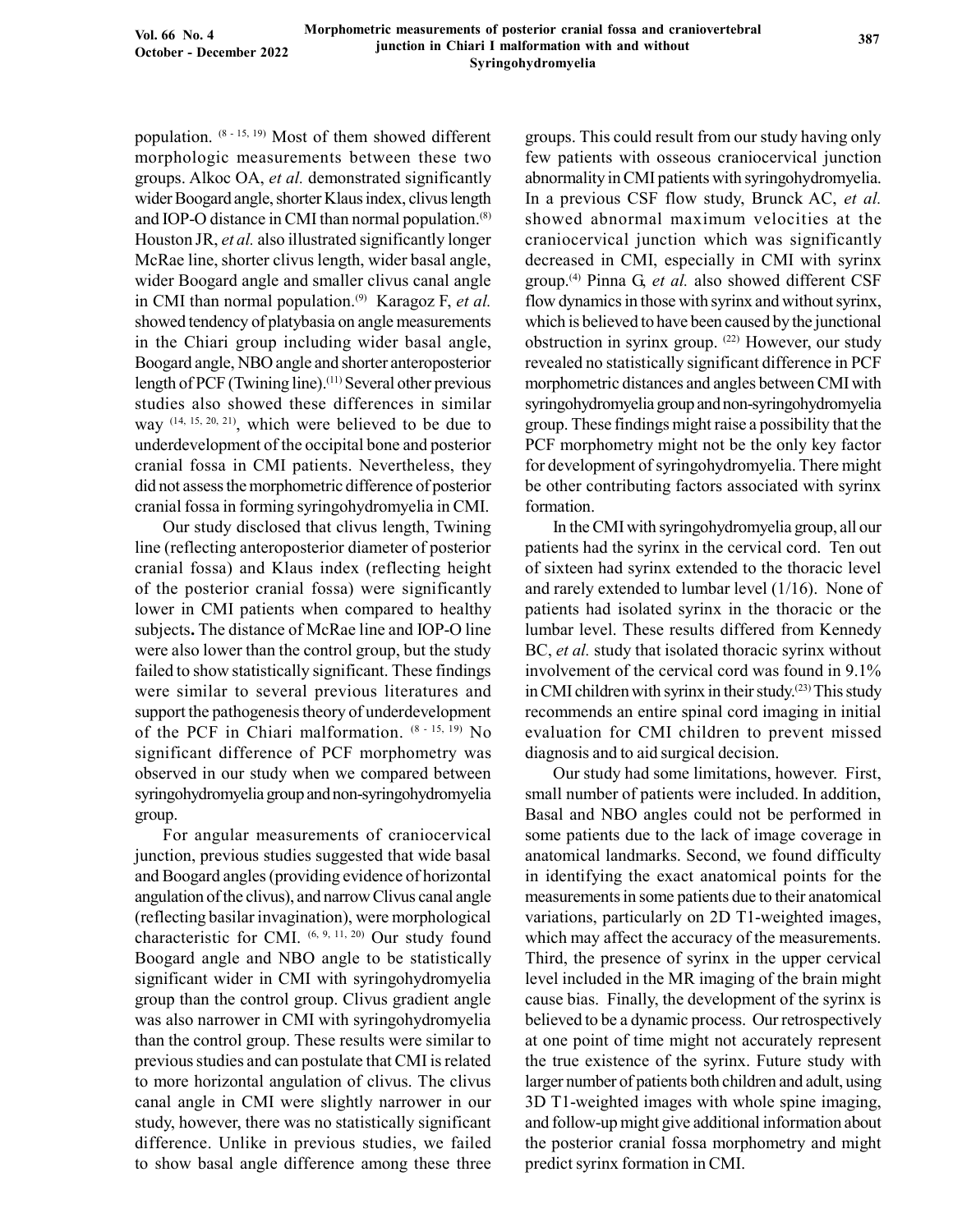Our study supports the hypothesis that patients with Chiari I malformation has underdeveloped or small posterior cranial fossa and more horizontal angulation of clivus than the normal population. Among Chiari I malformation with and without syringohydromyelia, our results did not show morphometric difference of the posterior cranial fossa and craniocervical junction between those. Future study with larger study population with evaluation of mechanical and functional factors may help understanding and predicting the risk of syrinx formation among CMI individual.

## Conflict of interest

The authors have no conflict of interest to disclose.

## References

- 1. Caldarelli M, Di Rocco C. Diagnosis of Chiari I malformation and related syringomyelia: radiological and neurophysiological studies. Childs Nerv Syst 2004;20:332-5.
- 2. Milhorat TH, Chou MW, Trinidad EM, Kula RW, Mandell M, Wolpert C, et al. Chiari I malformation redefined: clinical and radiographic findings for 364 symptomatic patients. Neurosurgery 1999;44:1005-17.
- 3. Fernández AA, Guerrero AI, Martínez MI, Vázquez MA, Fernández JB, Chesa i Octavio E, et al. Malformations of the craniocervical junction (Chiari type I and syringomyelia: classification, diagnosis and treatment). BMC Musculoskeletal Disord 2009; 10 Suppl 1:S1.
- 4. Bunck AC, Kroeger JR, Juettner A, Brentrup A, Fiedler B, Crelier GR, et al. Magnetic resonance 4D flow analysis of cerebrospinal fluid dynamics in Chiari I malformation with and without syringomyelia. Eur Radiol 2012;22:1860-70.
- 5. Oldfield EH. Pathogenesis of Chiari I pathophysiology of syringomyelia: implications for therapy: a summary of 3 decades of clinical research. Neurosurgery 2017; 64(CN\_suppl\_1):66-77.
- 6. Gad KA, Yousem DM. Syringohydromyelia in patients with Chiari I malformation: a retrospective analysis. AJNR Am J Neuroradiol 2017;38:1833-8.
- 7. Moore HE, Moore KR. Magnetic resonance imaging features of complex Chiari malformation variant of Chiari 1 malformation. Pediatr Radiol 2014;44:1403-11.
- 8. Alkoc OA, Songur A, Eser O, Toktas M, Gonul Y, Esi E, et al. Stereological and morphometric analysis of MRI Chiari malformation type-1. J Korean Neurosurg Soc 2015;58:454-61.
- 9. Houston JR, Eppelheimer MS, Pahlavian SH, Biswas D, Urbizu A, Martin BA, et al. A morphometric assessment of type I Chiari malformation above the McRae line: A retrospective case-control study in 302 adult female subjects. J Neuroradiol 2018;45:23-31.
- 10. Furtado SV, Reddy K, Hegde AS. Posterior fossa morphometry in symptomatic pediatric and adult Chiari I malformation. J Clin Neurosci 2009;16:1449-54.
- 11. Karagoz F, Izgi N, Kapijcijoglu Sencer S. Morphometric measurements of the cranium in patients with Chiari type I malformation and comparison with the normal population. Acta Neurochir (Wien) 2002;144:165-71.
- 12. Furtado SV, Thakre DJ, Venkatesh PK, Reddy K, Hegde AS. Morphometric analysis of foramen magnum dimensions and intracranial volume in pediatric Chiari I malformation. Acta Neurochir 2010;152:221-7.
- 13. Urbizu A, Poca MA, Vidal X, Rovira A, Sahuquillo J, Macaya A. MRI-based morphometric analysis of posterior cranial fossa in the diagnosis of chiari malformation type I. J Neuroimaging 2014;24:250-6.
- 14. Dufton JA, Habeeb SY, Heran MK, Mikulis DJ, Islam O. Posterior fossa measurements in patients with and without Chiari I malformation. Can J Neurol Sci 2011;38:452-5.
- 15. Yan H, Han X, Jin M, Liu Z, Xie D, Sha S, et al. Morphometric features of posterior cranial fossa are different between Chiari I malformation with and without syringomyelia. Eur Spine J 2016;25:2202-9.
- 16. Schijman E. History, anatomic forms, and pathogenesis of Chiari I malformations. Childs Nerv Syst 2004;20: 323-8.
- 17. Stovner LJ, Bergan U, Nilsen G, Sjaastad O. Posterior cranial fossa dimensions in the Chiari I malformation: relation to pathogenesis and clinical presentation. Neuroradiology 1993;35:113-8.
- 18. Elster AD, Chen MY. Chiari I malformations: clinical and radiologic reappraisal. Radiology 1992;183:347-53.
- 19. Nishikawa M, Sakamoto H, Hakuba A, Nakanishi N, Inoue Y. Pathogenesis of Chiari malformation: a morphometric study of the posterior cranial fossa. J Neurosurgery 1997;86:40-7.
- 20. Schady W, Metcalfe RA, Butler P. The incidence of craniocervical bony anomalies in the adult Chiari malformation. J Neurol Sci 1987;82:193-203.
- 21. Dagtekin A, Avci E, Kara E, Uzmansel D, Dagtekin O, Koseoglu A, et al. Posterior cranial fossa morphometry in symptomatic adult Chiari I malformation patients: comparative clinical and anatomical study. Clin Neurol Neurosur 2011;113:399-403.